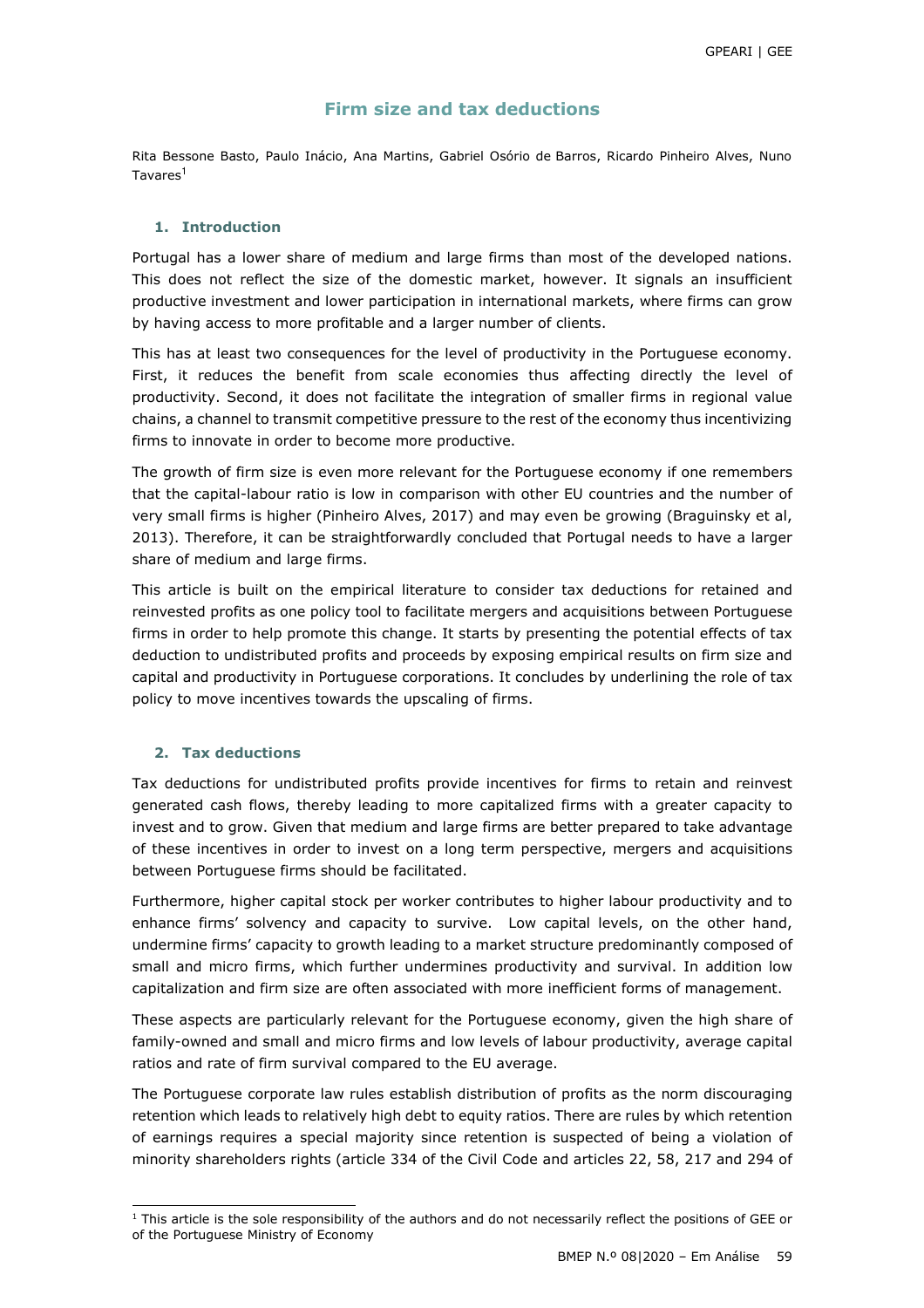the Commercial Companies Code). The need for Portugal to encourage the retention of dividends was highlighted in many studies (e.g. EC, 2008).

Therefore, applying a more favorable tax regime to retained and reinvested profits would serve as an incentive to withhold profits, thus facilitating the capitalization of Portuguese firms and mergers and acquisitions. Moreover, it would enhance Portuguese firms' capital ratios and productivity and could also contribute to a more effective exit channel for 'zombie' firms, thereby enhancing market efficiency.

This is reinforced by the lower cost associated with the access to internal sources of financing that tax deductions promote. The traditional view about corporate investments is that, under the perfect capital market assumption (Modigliani and Miller, 1958, 1963), a firm's capital structure - in terms of debt and equity - is irrelevant to its value. This result in turn implies that internal sources of finance (such as cash from retained earnings) and external sources of finance (such as debt emission and/or equity issuances) are perfect substitutes, as they do not modify the value of the firm.

However, the perfect market assumption is not normally verified given taxes, transaction costs, information asymmetries and many other issues. And, outside the traditional framework, a firm's capital structure seems to matter. For instance, Myers and Majluf (1984) show that because of informational asymmetries between managers and investors, external sources of financing are less desirable, and when deciding about funding a new investment a "peckingorder" between sources of financing emerge: retained earnings (cash) have lower cost of capital than debt, and debt has a lower cost of capital than equity.

In other words, when deciding how to finance a new investment, managers prefer retained earnings (cash) to debt, and prefer debt to equity. Under imperfect market conditions, external sources of finance are more costly than the internal sources of finance and the investment possibilities of some firms may be constrained by the availability of internal funds

### **3. Capital and firm size**

The Portuguese economy needs to improve its capital stock in order to converge with the EU average in terms of labour productivity. The lack of capital has been presented as one of the main explanations for the difference in the productivity level between Portugal and other European countries. Amador et al (2019), for example, refer to a relatively low capital-labour ratio in the Portuguese economy, about 20 per cent below the EU15 average in the period 1995-2005, and a little bit closer after the 2008 financial crisis but not due to an increase in the capital stock. The recovery was explained by the strong job destruction that did reduce the denominator (data from Penn World Tables<sup>2</sup>).

Portugal also has a number of large firms that is (in proportion to the total number of firms) half of that of the EU average, one third of the number in the United Kingdom and one fifth of the number of large firms in Germany<sup>3</sup>. This difference also exists for middle-sized firms, where Portugal has two thirds of the EU average, one third of the UK and one fourth of Germany. This is further evidence that the large majority of the Portuguese firms are too small to compete in international markets and thus it requires policies that promote their resizing. Mergers and acquisitions are the quickest way to achieve it.

The lack of capital is associated with the smaller size of the Portuguese firms. The available data from BACH database shows that both the ratio equity/workers and turnover/workers in the medium-sized and large firms are much smaller in Portugal (see tables) than in most EU

l

<sup>2</sup> Available at https://www.rug.nl/ggdc/productivity/pwt/.

<sup>&</sup>lt;sup>3</sup> Small Business Act country factsheets.

<sup>60</sup> BMEP N.º 08|2020 – Em Análise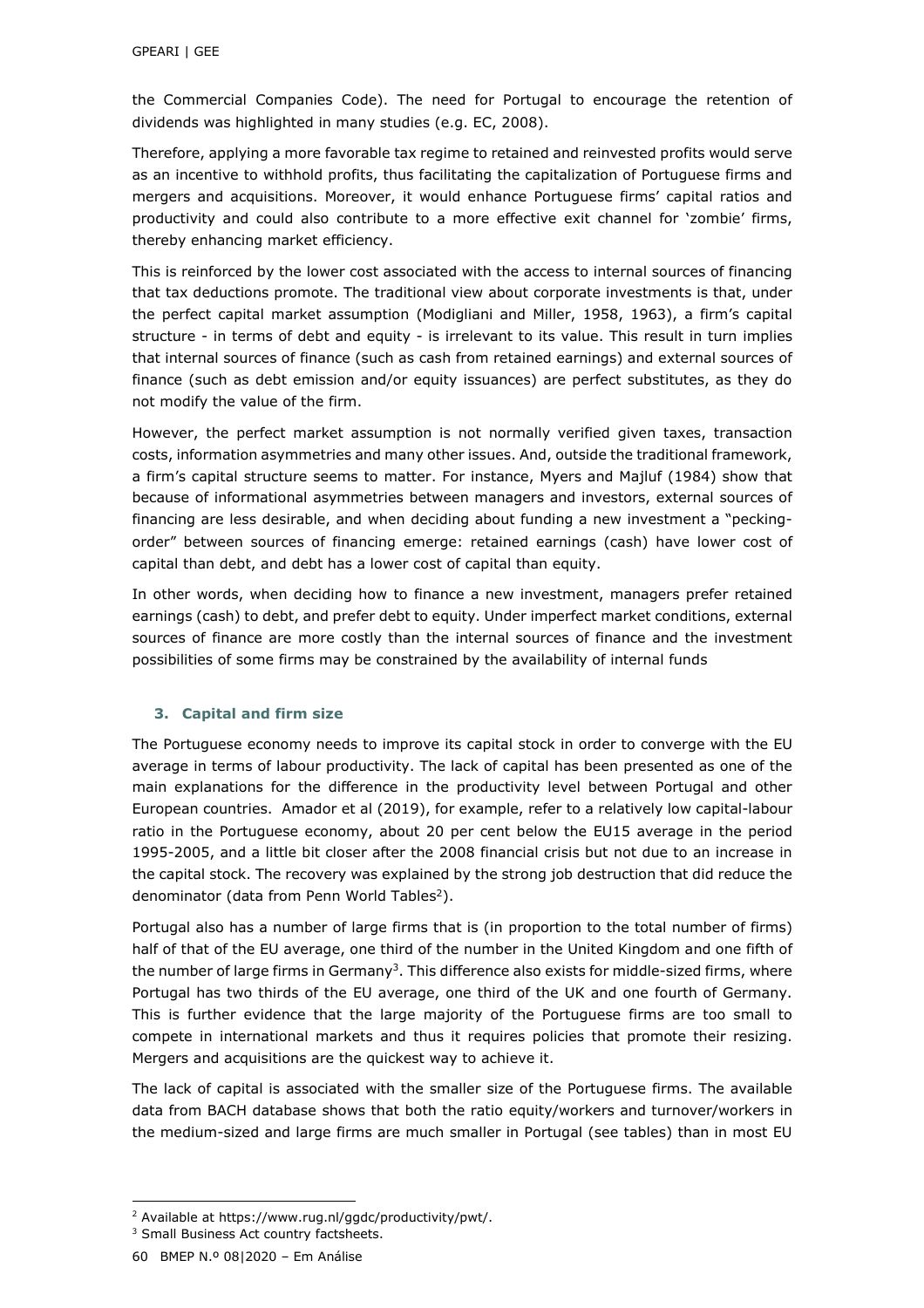countries and thus asks for an increase in the average size of Portuguese firms through mergers and acquisitions.

|  |  | Comparing the size of portuguese firms with that of other EU countries - Equity per employee 2017 |  |  |
|--|--|---------------------------------------------------------------------------------------------------|--|--|
|  |  |                                                                                                   |  |  |

|               | <b>AUSTRIA</b> | <b>SPAIN</b> | <b>FRANCE</b> | <b>ITALY</b> | <b>BELGIUM</b> |
|---------------|----------------|--------------|---------------|--------------|----------------|
| <b>Medium</b> | 46,0%          | 66,4%        | 66,0%         | 58.4%        | 37,6%          |
| Large         | 68,3%          | 58,2%        | 1.7%<br>71    | 50,5%        | 32.2%          |

Source: BACH database

| Comparing the size of portuguese firms with that of other EU countries - Turnover per employee 2017 |  |
|-----------------------------------------------------------------------------------------------------|--|
|-----------------------------------------------------------------------------------------------------|--|

|        | <b>AUSTRIA</b> | <b>SPAIN</b> | <b>FRANCE</b> | <b>ITALY</b> | <b>BELGIUM</b> |
|--------|----------------|--------------|---------------|--------------|----------------|
| Medium | 65,3%          | 75.1%        | 55,2%         | 48,3%        | 39,4%          |
| Large  | 73,8%          | 91,3%        | 71,3%         | 58,3%        | 44,0%          |

Source: BACH database

|                           |      |                         |      |                         |      |                         |      | Structure of funding (% total balance sheet) |      |                         |      |                         |              |                         |                |                         |      |                         |
|---------------------------|------|-------------------------|------|-------------------------|------|-------------------------|------|----------------------------------------------|------|-------------------------|------|-------------------------|--------------|-------------------------|----------------|-------------------------|------|-------------------------|
|                           |      | <b>AT</b>               |      | <b>BE</b>               |      | <sub>CZ</sub>           |      | <b>DE</b>                                    |      | ES                      |      | LU                      |              | PL                      |                | PT                      |      | <b>SK</b>               |
|                           | 2017 | difference<br>2010-2017 | 2018 | difference<br>2010-2018 | 2018 | difference<br>2010-2018 | 2018 | difference<br>2010-2018                      | 2018 | difference<br>2010-2018 | 2017 | difference<br>2011-2017 | 2018         | difference<br>2010-2018 | 2018           | difference<br>2010-2018 | 2018 | difference<br>2010-2018 |
| <b>SME</b>                |      |                         |      |                         |      |                         |      |                                              |      |                         |      |                         |              |                         |                |                         |      |                         |
| Equity                    | 34   | 6                       | 44   | 1                       | 46   | 5                       | 40   | 5                                            | 53   | 10                      | 45   | $-13$                   | 52           |                         | 36             | 8                       | 33   |                         |
| Debt securities           | 2    |                         | 0    | 0                       |      | 1                       | 0    | 0                                            | 0    | 0                       | 12   | -4                      | $\mathbf{1}$ | 1                       | $\overline{2}$ | Ω                       |      |                         |
| Loans                     | 29   | 0                       | 17   | 0                       | 16   | $-1$                    | 25   | -1                                           | 16   | -8                      | 4    | $-2$                    | 16           | -1                      | 16             | $-11$                   | 21   |                         |
| Trade payables            | 4    | -1                      | 8    | $-2$                    | 13   | -6                      | 5    | $-2$                                         | 8    | $-2$                    | 28   | 10                      | 9            | $-2$                    | 33             | $-2$                    | 24   |                         |
| Other creditors           | 22   | -6                      | 28   |                         | 21   | 1                       | 15   | -1                                           | 20   |                         | 9    | 8                       | 13           | 0                       | 10             | 5                       | 16   | -3                      |
| <b>Large Corporations</b> |      |                         |      |                         |      |                         |      |                                              |      |                         |      |                         |              |                         |                |                         |      |                         |
| Equity                    | 34   | 7                       | 37   | $-3$                    | 43   | $-7$                    | 34   | 2                                            | 44   | 8                       | 32   | $-18$                   | 48           | -4                      | 34             | -1                      | 35   | $-12$                   |
| Debt securities           | 1    | -8                      | 0    | 0                       | 0    | -4                      | 4    | 2                                            | 2    |                         | 0    | 0                       | 4            | 3                       |                | U                       | Λ    | 0                       |
| Loans                     | 14   | $\overline{2}$          | 8    | -4                      | 8    | $\overline{2}$          | 7    | $-1$                                         | 12   | $-7$                    | 8    | $\overline{7}$          | 16           | 4                       |                | -4                      | 13   |                         |
| Trade payables            | 6    | $-1$                    | 16   | 4                       | 29   | 9                       | 5    | $-1$                                         | 10   | $-1$                    | 45   | 6                       | 9            | $-1$                    | 32             | 1                       | 16   | 8                       |
| Other creditors           | 28   | -4                      | 33   |                         | 16   | 2                       | 31   | 4                                            | 24   | -1                      | 11   | 5                       | 14           | $-2$                    | 13             |                         | 25   | 6                       |

Source BACH, latest available data

| Internal Financing (net operating profit/total assets) by company size |                |           |      |      |           |      |      |      |  |  |  |  |  |
|------------------------------------------------------------------------|----------------|-----------|------|------|-----------|------|------|------|--|--|--|--|--|
|                                                                        | A <sub>T</sub> | <b>BE</b> | CZ.  | DE.  | <b>ES</b> | LU   | PL.  | PT   |  |  |  |  |  |
|                                                                        | 2017           | 2018      | 2018 | 2018 | 2018      | 2017 | 2018 | 2018 |  |  |  |  |  |
| <b>TOTAL</b>                                                           | 4,9            | 3,3       | 7,9  | 3,0  | 3,9       | 2,9  | 5,7  | 3,5  |  |  |  |  |  |
| small                                                                  | 4,9            | 3,6       | 6,8  | 5,0  | 3,4       | 4,0  | 5,7  | 2,2  |  |  |  |  |  |
| medium                                                                 | 4,7            | 3,9       | 8,8  | 4,9  | 5,2       | 1,2  | 7,0  | 4,7  |  |  |  |  |  |
| large                                                                  | 5,0            | 2,9       | 8,3  | 2,7  | 3,9       | 3,0  | 5,4  | 5,0  |  |  |  |  |  |

Source: BACH. Latest available data - 2018 (BE, CZ, DE, ES, PL, PT) and 2017 (AT , LU)

The level of equity in a medium-sized Portuguese firm is less that two thirds than a similar firm in Spain, France and Italy, and less than half in Austria and Belgium. A similar outcome can be found if the level of turnover is considered. Furthermore, these results apply to almost all industries in the economy where data is available (see annex).

Finally, the use of equity as a source of funding is significantly smaller in both Small, medium and large firms operating in Portugal. This is also true at a sectorial level (see annex). Although the levels of equity are similar to those of Austria and Slovakia, they are much smaller (10 to 20 percentage points) when compared with Belgium, Czech Republic, Germany, Spain, Luxembourg and Poland.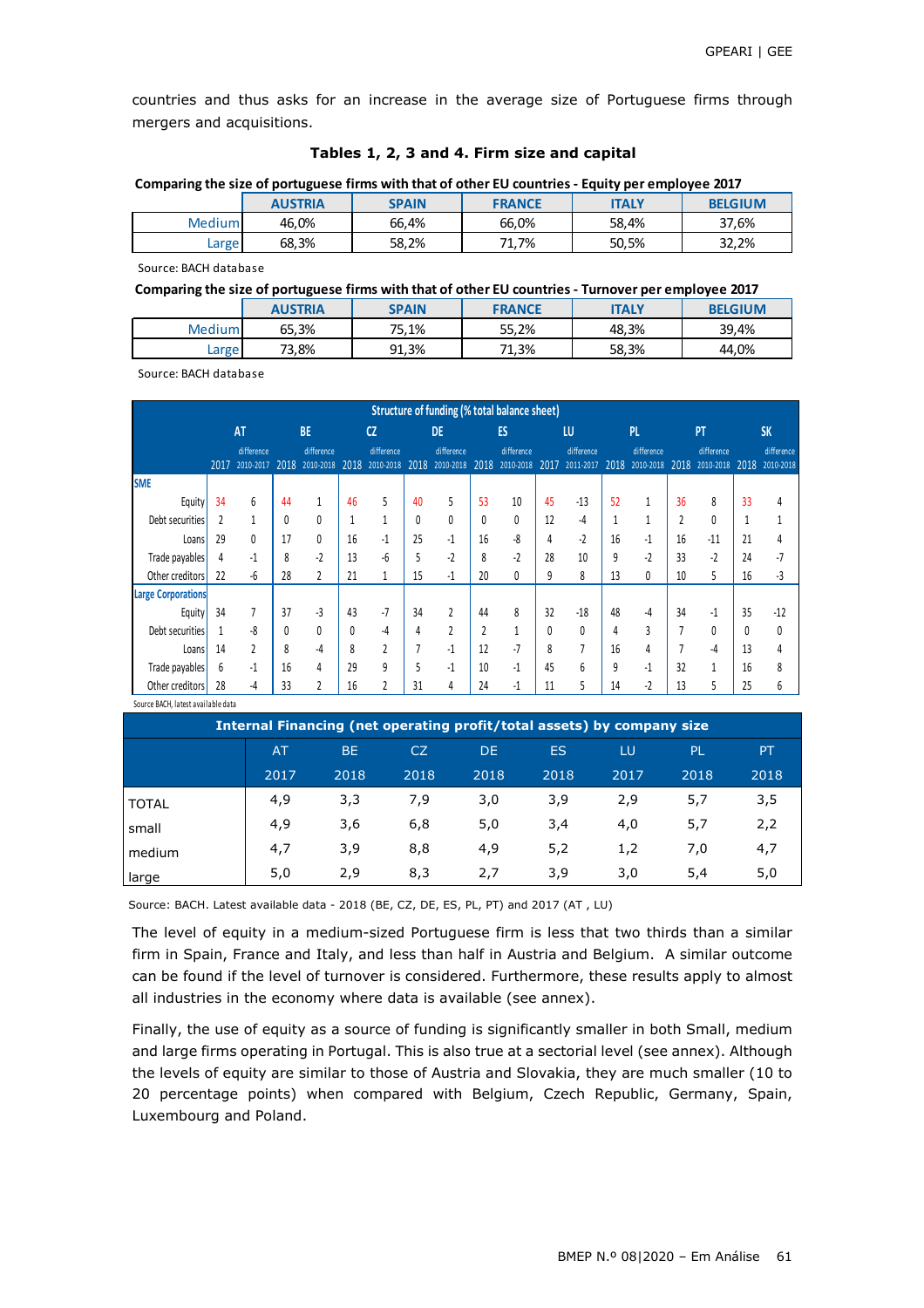### **4. Productivity and firm size**

There is also strong evidence that Portuguese firms would benefit in terms of labour productivity from upscaling the size of their operations organically or through either mergers or acquisitions. For instance, based on firm-level data of Portuguese firms, Gouveia (2019) shows that there is a monotonic relationship between the size classes and value-added per worker. This relation holds even after controlling for the sector, exporter/importer status, year of entry into the market and economic cycle. Furthermore, the gains are proportionally more significant for the highest percentiles of productivity.

Similarly, Braguinsky et al (2013) argue that Portugal's shrinking firms are linked to the country's low productivity and that this shift in the Portuguese firm size distribution is not reflected in other advanced industrial economies. The authors associate it with a structural shift from manufacturing to services, aggressive efforts to "de-monopolize" the Portuguese economy and labour market rigidity.

Moreover, there is evidence that this is not a unique feature of the Portuguese business environment as other studies find evince of the role of small and medium-sized enterprises (SMEs) in explaining modest productivity growth – see Colacelli and Hong (2019) for evidence in the Japanese economy.

| Variables                               | 10 <sup>th</sup><br>percentile | 25 <sup>th</sup><br>percentile | <b>50th</b><br>percentile | 75 <sup>th</sup><br>percentile | 90 <sup>th</sup><br>percentile |
|-----------------------------------------|--------------------------------|--------------------------------|---------------------------|--------------------------------|--------------------------------|
| Size<br>(Omitted category: micro firms) |                                |                                |                           |                                |                                |
| Small firms                             | 5.860                          | 4.424                          | 5.090                     | 6.212                          | 7.730                          |
|                                         | (0.0169)                       | (0.0176)                       | (0.0242)                  | (0.0414)                       | (0.102)                        |
| Medium firms                            | 6.984                          | 6942                           | 9.421                     | 13,470                         | 25,060                         |
|                                         | (0.0386)                       | (0.0631)                       | (0.0897)                  | (0.144)                        | (0.546)                        |
| Large firms                             | 7.336                          | 8.649                          | 15.520                    | 31,050                         | 90.020                         |
|                                         | (0.178)                        | (0.184)                        | (0.272)                   | (0.893)                        | (4.414)                        |
| Number of observations                  | 2 404,405                      | 2404,405                       | 2 404 405                 | 2 404 405                      | 2 404 405                      |

Table 5 . Difference in productivity, by firm size | In thousands of euros per worker

### **Table 5. Firm size and productivity**

Source: Banco de Portugal calculations based on IES. | Notes: The results are derived from a quantile regression, which allows for the calculation of descriptive statistics conditional on the remaining explanatory variables included in the model. For more details see Annex 2. All coefficients are statistically significant at a significance level of 1%. The robust standard errors are presented in parentheses.

### **Table 6. Firm size and number of firms**

|        | 2008               |                    |                    | 2017               | 2017 e 2008 |                                 |  |
|--------|--------------------|--------------------|--------------------|--------------------|-------------|---------------------------------|--|
|        | Number<br>of firms | Relative<br>weight | Number<br>of firms | Relative<br>weight | Growth rate | Change<br>in relative<br>weight |  |
| Size   |                    |                    |                    |                    |             |                                 |  |
| Micro  | 210,695            | 82.5%              | 228,287            | 85.1%              | 8.3%        | 2.6 p.p.                        |  |
| Small  | 37,996             | 14.9%              | 33,605             | 12.5%              | $-11.6%$    | $-2.3$ p.p.                     |  |
| Medium | 5,832              | 2.3%               | 5,505              | 2.1%               | $-5.6%$     | $-0.2$ p.p.                     |  |
| Large  | 962                | 0.4%               | 947                | 0.4%               | $-1.6%$     | -                               |  |

#### Table 6 • Evolution of the number of firms, by firm size between 2008 and 2017

Source: Banco de Portugal calculations based on IES.

This makes it particularly important to assess Portuguese firms' growth potential. In general, micro firms' share increased in the last decade, from 82.5% to 85.1%, across all the activity sectors, empirically reflecting the above presented view of Braguinsky et al (2013). This result also reflects the sectorial recomposition, with an increase in the number of firms in the services sectors, where micro firms are more prevalent. The large number of very small firms is the reflection of the low number of medium-sized and large firms.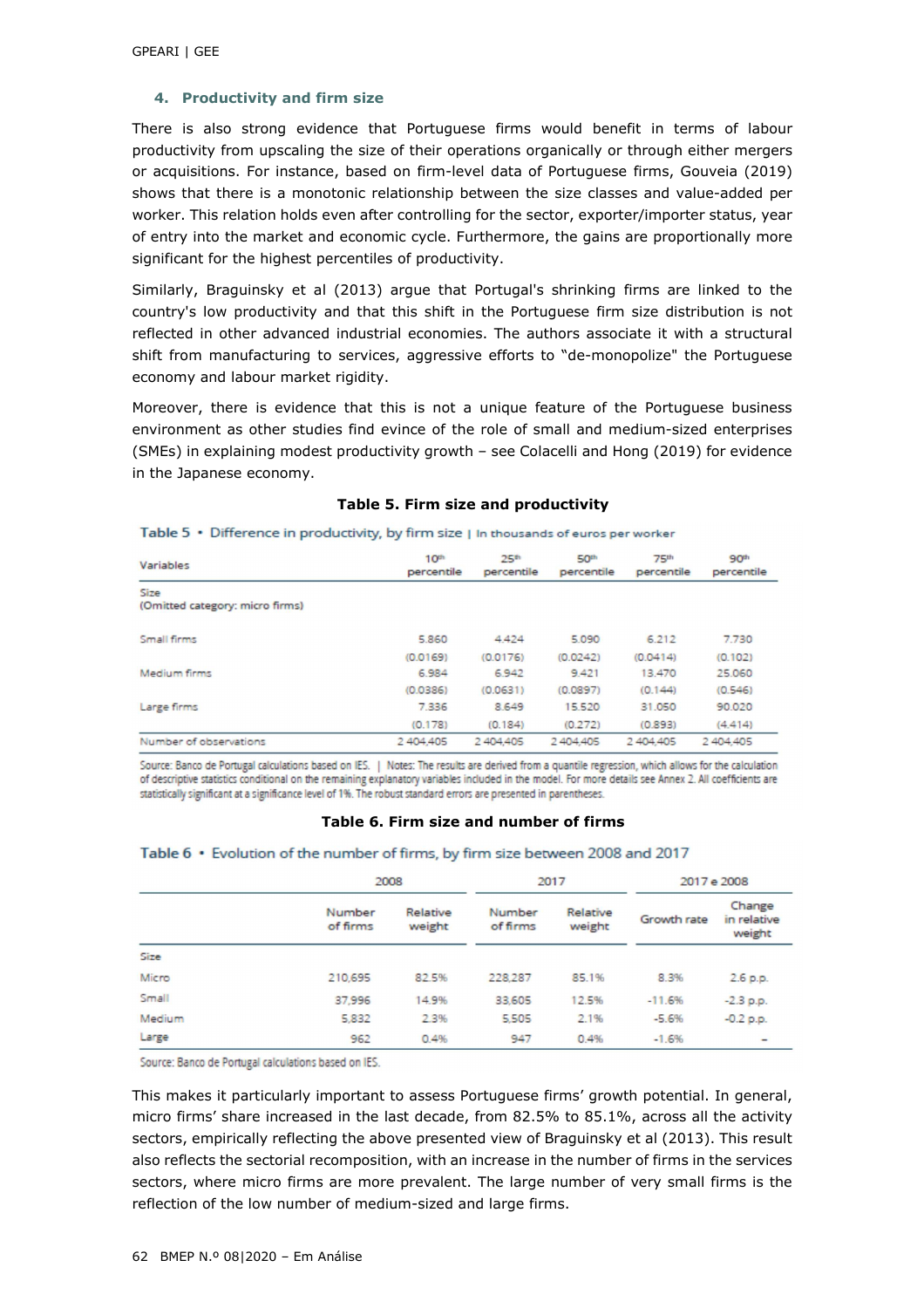

**Figure 1. Firm size – share of the total** 

Source: EC, from Pinheiro Alves (2017)

Furthermore, the existence of a large number of family businesses in countries like Greece and Portugal seems to be associated with a thicker tail of poorly managed companies (Opromolla, 2019). According to European Family Businesses, family-owned businesses represent about 75% of total firms and very well represented among very small firms. This result is line with Bloom and Van Reenen (2010) as they show that family businesses whose CEO is a member of the family are generally less well run than comparable companies, with different shareholder and management structures. This is also consistent with IMF (2015) whereby, family-owned firms run by family members or government owned firms tend to have poorer management practices as there is less pressure to increase the value of the firm.

Bloom et al. (2012 and 2014) also find evidence about the relationship between management quality and size or efficiency. Smaller firms and 'Government, family, and founder owned firms are often poorly managed, while large multinational, dispersed shareholder and private-equity owned firms are typically well managed'. 'Among private-sector firms, those owned and run by the founders or their descendants, especially firstborn sons, tend to be badly managed. Firms with professional (external, nonfamily) CEOs tend to be well managed.' The reason appears to be that many family firms adopt a rule of primogeniture, so that the eldest son becomes the chief executive officer, regardless of merit considerations.

The lower quality of management has negative effects on productivity and this is aggravated by the large number of "zombie" firms that exist in the Portuguese economy, despite recent trends that show a slight decrease in their number (Barros et al. 2020).

Firms that have a weak financial position, with a strong dependence on banks and unable to meet their financial obligations, are known in the related literature as "Zombies". The prevalence of this type of firms has been a defining feature of the Portuguese business fabric during the last decade (see, for instance, Gouveia et al. 2018). For example, in 2015, these firms represented 10% of indebtedness and 14.3% of employment in Portugal (Alexandre et al. 2017).

This "zombie" firms still constitute a significant hindrance to economic growth, and their persistence due to barriers to market exit negatively affect productivity. Zombie prevalence curbs the growth of viable firms, in particular the most productive, harming the intra-sectoral resource reallocation. Moreover, as singled out by Gouveia et al. (2018) policies that promote a reduction in exit and restructuring barriers, such as the proposed policy measure, helps a more effective exit channel and fosters the restructuring of the most productive and a better allocation of resources in the economy.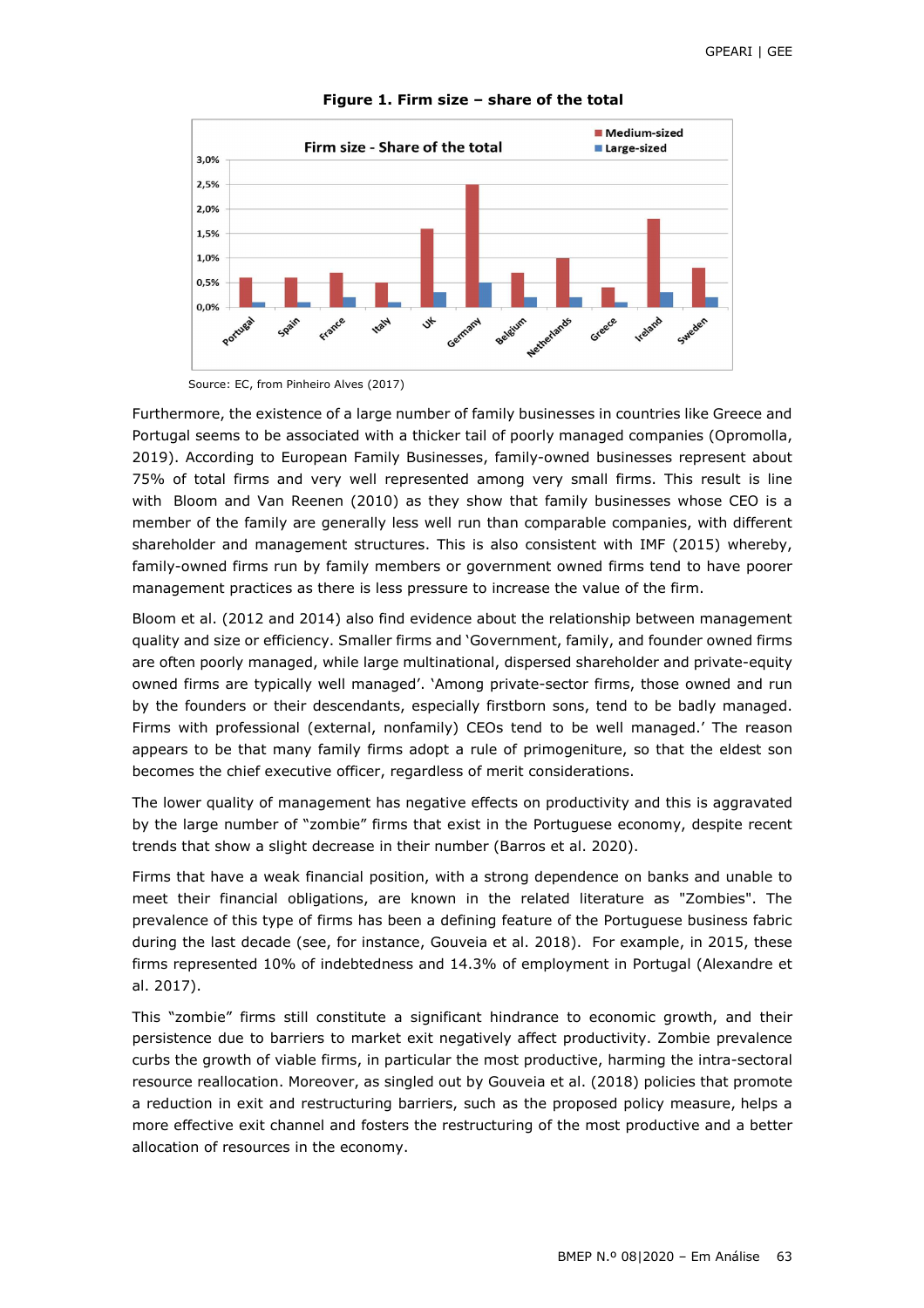

**Figure 2. Number of Zombie firms in the Portuguese economy** 

Source: Barros et al, 2020.

Finally, there are a number of reasons why the current crisis might further impair productivity growth, including higher transactions costs, lower mobility, and a reduced scope of resource reallocation across firms and sectors. Small firms are likely to suffer the most and are likely to exit in large numbers following the shock of the pandemic.

### **5. Conclusions**

Portugal has an excessive share of very small firms reflecting the existence of barriers to growth such as the lack of capital and a lower participation in international markets. Policy may change incentives in terms of firm size in different ways and tax deductions are one of the currently used tools that can be better tuned to promote the growth of the average Portuguese firm.

The enlargement of the regime where tax deductions for retained and reinvested profits are legally accepted, such as for larger medium sized firms or to include the acquisition of the majority of capital and voting rights in firms with a similar social object, would facilitate mergers and acquisitions between Portuguese firms.

If successfully implemented, these measures would contribute to the improvement of the capital-labour ration and would facilitate the scaling-up of firms, allowing for more corporate R&D, higher scale economies and a more frequent participation in regional value chains. The surviving firms would be more present in international markets and thus more productive.

### **References**

- Alexandre, F., Bação, P.M., Carreira, C., Cerejeira, J., Loureiro, G., Martins, A.M. and Portela, M., (2017)." Investimento empresarial e o crescimento da economia portuguesa.", F. Calouste Gulbenkian.
- Amador, J. C. Coimbra, A. R. dos Santos, "How have technological progress and efficiency developments contributed to Portuguese growth?", chapter in "Portuguese economic growth: A view on structural features, blockages and reforms", Banco de Portugal, 2019.
- Barros, Gabriel and Tavares, Nuno (2020). "Evolução da prevalência de Empresas Zombie na economia portuguesa". Em Destaque, BMEP 01/2020.
- Bloom, N., Genakos, C., Sadun, R., and Reenen, J. (2012). "Management Practices across Firms and Countries". Academy of Management Perspectives 26, no. 1 (February 2012): 12–33. Management Practices Across Firms and Countries. https://www.nber.org/papers/w17850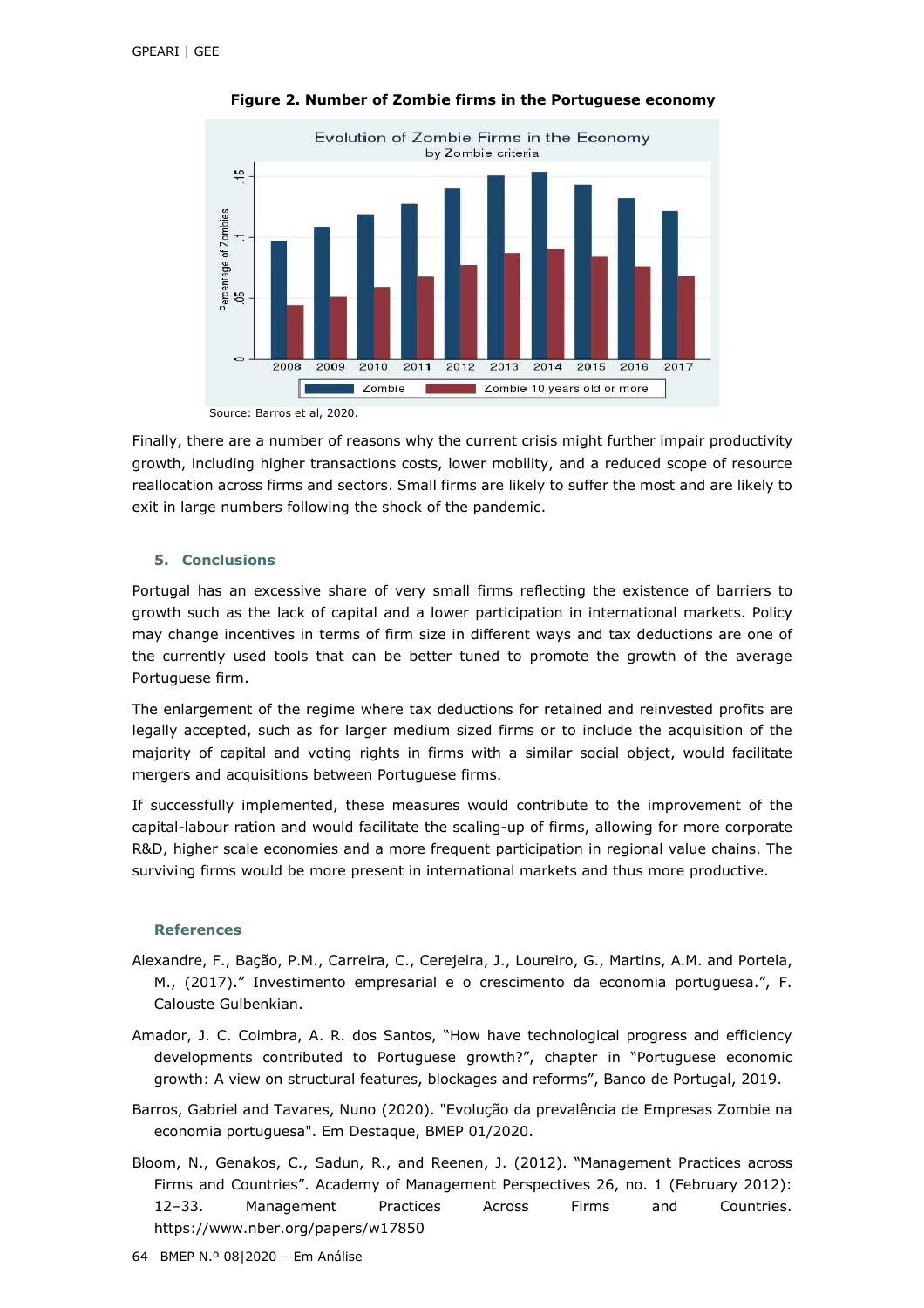- Bloom, N. , Lemos, R. , Sadun, R. , Scur, D., and Reenen, J. (2014). "The New Empirical Economics of Management". Journal of the European Economic Association, 12: 835-876. https://www.nber.org/papers/w20102
- Bloom, Nicholas e John Van Reenen (2010). "Why do management practices differ across firms and countries?" Journal of economic perspectives, 24(1), 203– 24.
- Braguinsky, Serguey, Lee G. Branstetter, and André Regateiro (2013) "The Incredible Shrinking Portuguese Firms," NBER Working Paper 17265.
- Colacelli and Hong (2019), "Productivity Drag from Small and Medium-Sized Enterprises in Japan"
- Eur. Com. (2008), Study on Effects of Tax Systems on the Retention of Earnings and the Increase of Own Equity, https://ec.europa.eu/docsroom/documents/11375/attachments/1/translations/en/renditio ns/native
- Gouveia, A., and Osterhold, C. (2018). "Fear the walking dead: zombie firms, spillovers and exit barriers". OECD Productivity working papers, June 2018, No. 13.
- IMF (2015). "Selected Issues Paper on Portugal". IMF Country Report No. 15/127. https://www.imf.org/external/pubs/ft/scr/2015/cr15127.pdf
- Lehmann, F., and Lehmann, A. (2015). "A comparative study of mergers and acquisitions by privately- and state-owned enterprises". OECD, https://one.oecd.org/document/DAF/INV/WD(2015)4/ANN1/en/pdf
- Modigliani, F., and Miller, M. (1958). "The cost of capital, corporation finance and the theory of investment". American Economic Review, 48 (3): 261–297.
- Modigliani, F., and Miller, M. (1963). "Corporate income taxes and the cost of capital: a correction". American Economic Review, 53 (3): 433–443.
- Myers, S. and N. Majluf (1984), "Corporate financing and investment decisions when firms have information that investors do not have", Journal of Financial Economics, 13 (2): 187- 221.
- Opromolla, L.D., (2019) "Sinopse de economia Modelos de Negócio e Desempenho das Empresas." Revista de Estudos Económicos, p.75.
- Pinheiro Alves, Ricardo (2017), "Portugal: a Paradox in Productivity", International Productivity Monitor, Number 32, Spring 2017, Canada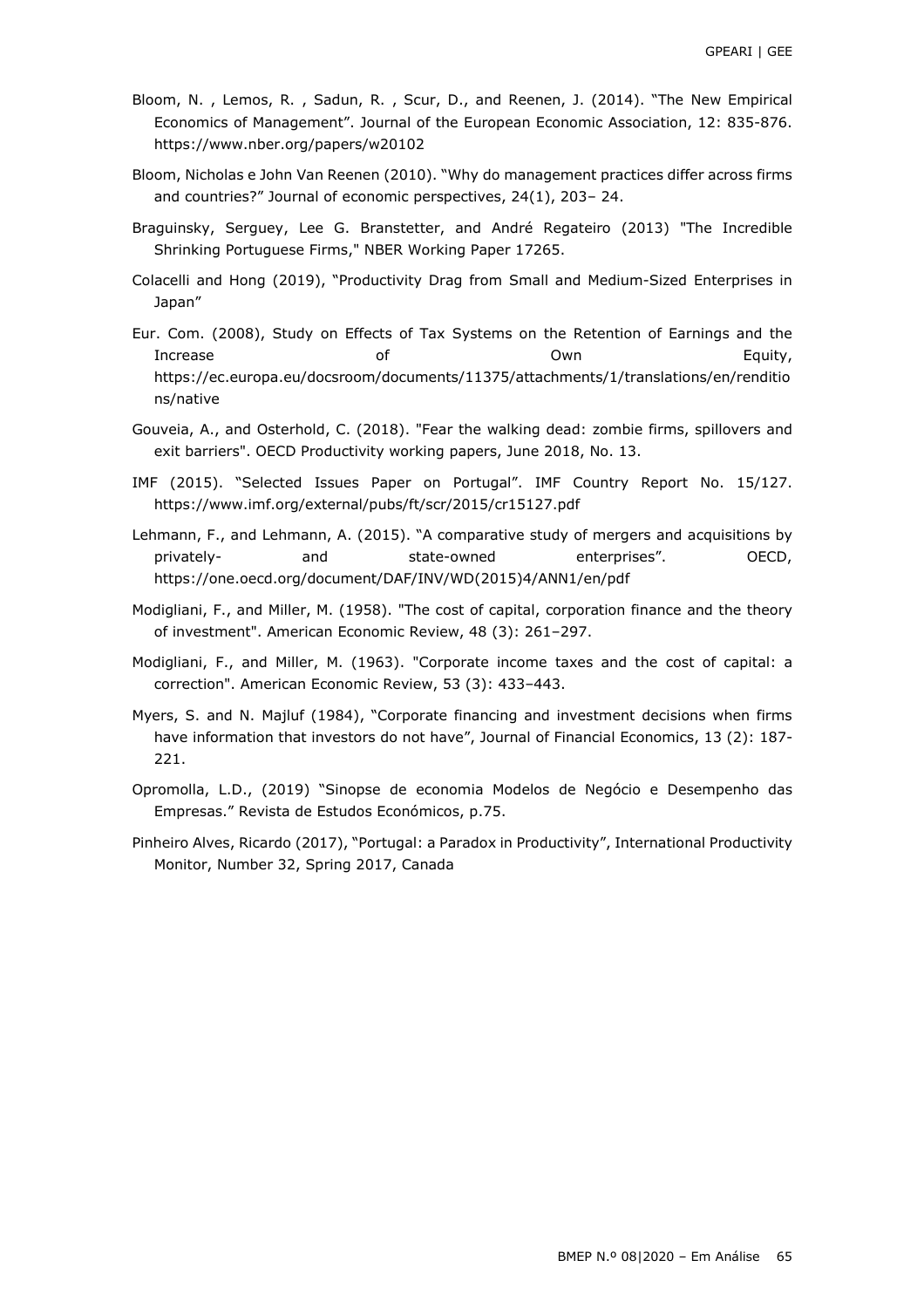### **Annexes**

### **Table A1. Portuguese firms**

Figura 2.1.0.1 - Principais indicadores económicos das empresas não financeiras, por forma jurídica,

|                                      | <b>Empresas</b> |                         | Pessoal ao servico |                                  | Volume de<br>negócios           |                                  | <b>VAB</b>                      |                                             | Gastos com o<br>pessoal         |             | EBE                             |                         |
|--------------------------------------|-----------------|-------------------------|--------------------|----------------------------------|---------------------------------|----------------------------------|---------------------------------|---------------------------------------------|---------------------------------|-------------|---------------------------------|-------------------------|
|                                      | 2018            | $\overline{v}$<br>anual | 2018               | $\overline{\mathsf{r}}$<br>anual | 2018                            | $\overline{\mathbf{v}}$<br>anual | 2018                            | $\overline{\mathsf{r} \mathsf{v}}$<br>anual | 2018                            | TV<br>anual | 2018                            | $\overline{v}$<br>anual |
|                                      | N <sup>o</sup>  | $\%$                    | $N^{\circ}$        | $\gamma_{\rm o}$                 | 10 <sup>6</sup><br><b>Euros</b> | %                                | 10 <sup>c</sup><br><b>Euros</b> | $\%$                                        | 10 <sup>c</sup><br><b>Euros</b> | %           | 10 <sup>6</sup><br><b>Euros</b> | %                       |
| Total das empresas não financeiras   | 1 278 164       | 2.9                     | 4 060 451          |                                  | 4.3 396 679                     | 6.8                              | 98 653                          | 6.4                                         | 56988                           | 8.3         | 41733                           | 3,8                     |
| Forma jurídica                       |                 |                         |                    |                                  |                                 |                                  |                                 |                                             |                                 |             |                                 |                         |
| Empresas individuais                 | 864 397         | 2.0                     | 952 370            | 1.7                              | 15883                           | 3,6                              | 7470                            | 6.9                                         | 1 2 7 4                         | 2.6         | 6 3 6 5                         | 7,6                     |
| Sociedades                           | 413 767         | 4.8                     | 3 108 081          | 5.1                              | 380 796                         | 6.9                              | 91 182                          | 6.4                                         | 55 714                          | 8.4         | 35 369                          | 3,1                     |
| Anónimas                             | 21 826          | $-1.7$                  | 992 017            | 4,1                              | 192 440                         | 5.3                              | 43 814                          | 3,4                                         | 23 122                          | 6.1         | 20 238                          | 0.4                     |
| Quotas                               | 383 625         | 5.3                     | 2013043            | 5.8                              | 172 046                         | 9.0                              | 43 680                          | 9.8                                         | 30 285                          | 10.6        | 13 366                          | 7.3                     |
| Outras                               | 8316            | $-1.3$                  | 103 021            | 3.8                              | 16 310                          | 5,2                              | 3 6 8 8                         | 4,3                                         | 2 3 0 7                         | 5,3         | 1764                            | 4,5                     |
| Dimensão                             |                 |                         |                    |                                  |                                 |                                  |                                 |                                             |                                 |             |                                 |                         |
| PME                                  | 1 276 965       | 2.9                     | 3 193 340          |                                  | 3.8 235 197                     | 5,8                              | 63 260                          | 7.0                                         | 37876                           | 7.6         | 25 7 25                         | 5.7                     |
| Grandes                              | 1 199           | 4.8                     | 867 111            |                                  | 6.4 161 483                     | 8.2                              | 35 392                          | 5.4                                         | 19 113                          | 9.7         | 16 008                          | 0.8                     |
| Setor de atividade                   |                 |                         |                    |                                  |                                 |                                  |                                 |                                             |                                 |             |                                 |                         |
| Agricultura e pescas                 | 132 887         | 0.0                     | 200 337            | 0,8                              | 7448                            | 5,5                              | 1955                            | 3.7                                         | 1097                            | 9,1         | 1 3 7 7                         | 0,0                     |
| Indústria                            | 69 236          | 0.9                     | 744 606            | 3.3                              | 96 323                          | 5.4                              | 22 951                          | 2.8                                         | 13410                           | 6.3         | 9512                            | $-1.8$                  |
| Energia e água                       | 5645            | 6.9                     | 46 984             | 4.1                              | 26 479                          | 6.6                              | 5416                            | 4.9                                         | 1 108                           | 4.1         | 4 218                           | 4,9                     |
| Construção e atividades imobiliárias | 130 821         | 6.9                     | 399 829            | 6,0                              | 29 5 98                         | 11,8                             | 9392                            | 12.9                                        | 5 3 3 3                         | 8.8         | 3679                            | 19,6                    |
| Comércio                             | 217 831         | $-0.6$                  | 791887             | 3.0                              | 146 251                         | 6.4                              | 19019                           | 6.5                                         | 11840                           | 6.9         | 6931                            | 5.0                     |
| Transportes e armazenagem            | 25 5 9 2        | 12.0                    | 175 559            | 5.5                              | 21 864                          | 7.2                              | 7534                            | 5,1                                         | 4 4 7 8                         | 9.7         | 3 10 2                          | $-0.1$                  |
| Alojamento e restauração             | 113 191         | 8.0                     | 375 067            | 8.2                              | 14 861                          | 8.4                              | 6329                            | 9.1                                         | 3680                            | 12.4        | 2592                            | 4,4                     |
| Informação e comunicação             | 19 116          | 7.2                     | 111 168            | 8.9                              | 12941                           | 3,7                              | 6025                            | 6.3                                         | 3 3 0 4                         | 11,5        | 2650                            | 0,3                     |
| Outros servicos                      | 563 845         | 2.8                     | 1 215 014          | 4.2                              | 40914                           | 8,5                              | 20 031                          | 8,3                                         | 12737                           | 9.4         | 7673                            | 6,1                     |

Fonte: INE, SCIE

## **Table A2. Employees per Firms, by size class**

## **Employees per Firms (nr), by size class**

*2017*

| <b>Sector</b> | Size Class       | <b>PORTUGAL</b> | <b>AUSTRIA</b> | <b>SPAIN</b> | <b>FRANCE</b> | <b>ITALY</b> | <b>BELGIUM</b> |
|---------------|------------------|-----------------|----------------|--------------|---------------|--------------|----------------|
|               | <b>All Sizes</b> | 6,7             | 31,9           | 10,7         | 44,0          | 15,5         | 5,2            |
|               | <b>SME</b>       | 5,5             | 18,2           | 6,4          | 23,1          | 10,5         | 2,9            |
| Total         | Small            | 4,4             | 10,7           | 5,0          | 15,7          | 8,0          | 1,9            |
|               | Medium           | 142,7           | 96,6           | 107,7        | 81,7          | 70,1         | 56,6           |
|               | Large            | 657,0           | 570,8          | 1 1 3 7 , 9  | 699,1         | 494,5        | 415,5          |

Source: GEE based in BACH data.

### **Table A3. Turnover per Firms, by size class**

## **Turnover per Firms (Euros), by size class** *2017*

| <b>Sector</b> | <b>Size Class</b> | <b>PORTUGAL</b> | <b>AUSTRIA</b> | <b>SPAIN</b>  | <b>FRANCE</b> | <b>ITALY</b>  | <b>BELGIUM</b> |
|---------------|-------------------|-----------------|----------------|---------------|---------------|---------------|----------------|
|               | <b>All Sizes</b>  | 813 719,3       | 8 841 884,6    | 2 161 667.7   | 13 180 493.8  | 4 360 679.9   | 2453967.4      |
|               | <b>SMEI</b>       | 465 844,8       | 3 431 997,7    | 813 772,9     | 4 676 927,2   | 1862758,6     | 977 711,5      |
| Total         | Small             | 308 179.5       | 1764316.5      | 547 580,5     | 2 618 758.9   | 1076 797.0    | 592 928.7      |
|               | Mediuml           | 20 134 367.1    | 20 867 647,5   | 20 211 422.5  | 20 878 560,6  | 20 487 727,0  | 20 251 602,3   |
|               | Large             | 187 511 967,9   | 220 911 752,8  | 355 650 054,6 | 279 816 456,0 | 242 027 185,9 | 269 713 835,9  |

Source: GEE based in BACH data.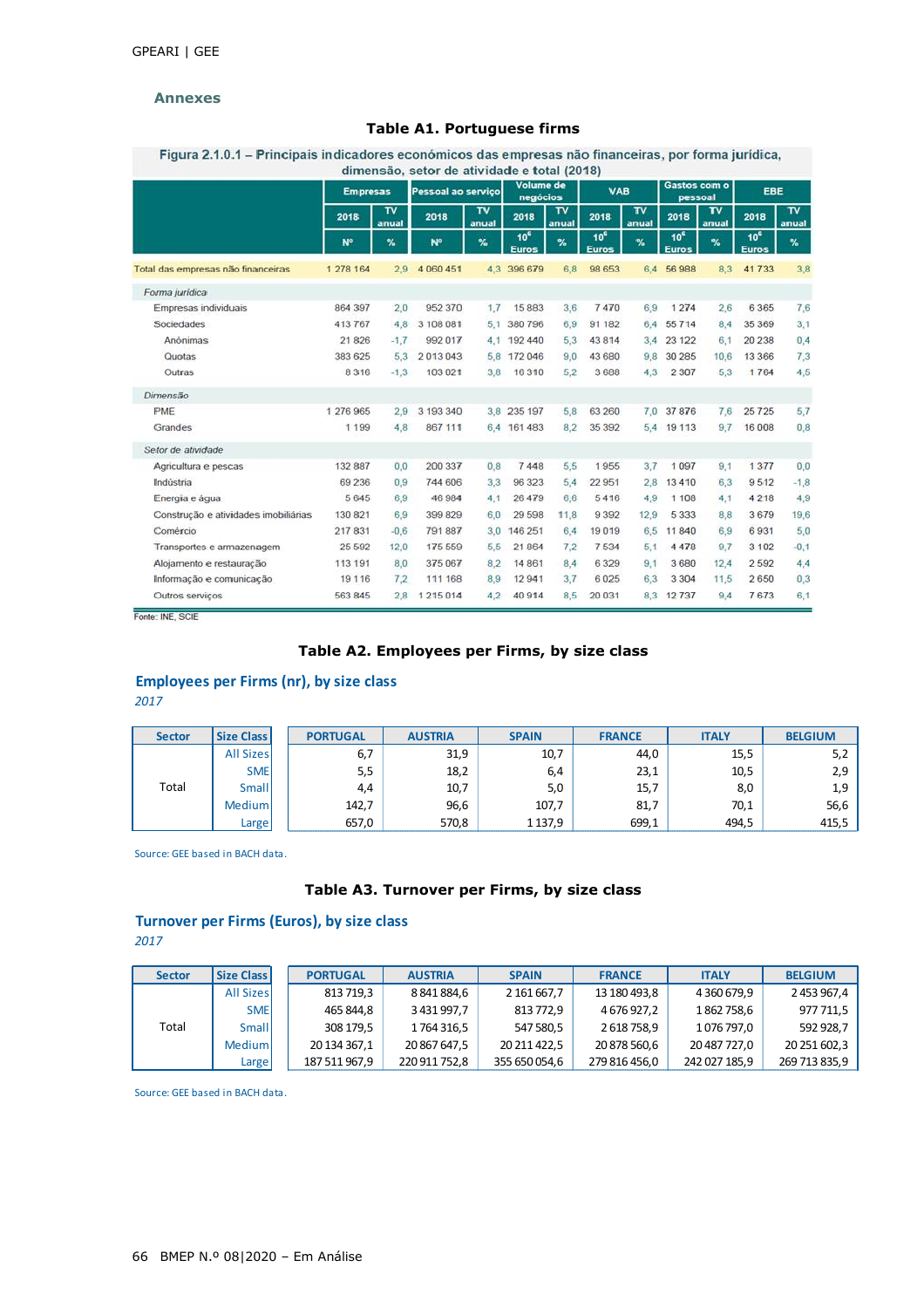# **Table A4. Equity per Firms, by size class**

# **Equity per Firms (Euros), by size class**

*2017*

| <b>Sector</b> | <b>Size Class</b> | <b>PORTUGAL</b>   | <b>AUSTRIA</b> | <b>SPAIN</b>   | <b>FRANCE</b> | <b>ITALY</b> | <b>BELGIUM</b> |
|---------------|-------------------|-------------------|----------------|----------------|---------------|--------------|----------------|
|               | <b>All Sizes</b>  | 397 896,3         | 4082076,9      | 1 302 157,5    | 4 617 470.5   | 1671497,0    | 1438740,0      |
|               | <b>SME</b>        | 278 218,2         | 2 087 920,3    | 573 528,2      | 1704 306.7    | 676 427.7    | 744 505,6      |
| Total         | Small             | 212 986,0         | 1 104 023.1    | 450 115,6      | 993 549,6     | 406 074.5    | 582 235,9      |
|               | Mediuml           | 8 4 1 6 3 1 4 , 1 | 12 372 497,5   | 9 5 62 7 46, 1 | 7 300 209,3   | 7085542.8    | 8873926,5      |
|               | Large             | 64 632 774.8      | 82 259 108,7   | 192 371 571,1  | 95 972 356,8  | 96 334 785,4 | 127 124 127.6  |

Source: GEE based in BACH data.

### **Table A5. Turnover per Employees, by size class**

## **Turnover per Employees (Euros), by size class**

*2017*

| <b>Sector</b> | <b>Size Class</b> | <b>PORTUGAL</b> | <b>AUSTRIA</b> | <b>SPAIN</b> | <b>FRANCE</b> | <b>ITALY</b> | <b>BELGIUM</b> |
|---------------|-------------------|-----------------|----------------|--------------|---------------|--------------|----------------|
|               | <b>All Sizes</b>  | 121 709,0       | 276 949.7      | 202 061,3    | 299 625.6     | 280437.9     | 472 801,6      |
|               | <b>SME</b>        | 85 099.5        | 188 789,0      | 127 152,4    | 202 489.5     | 177 145.1    | 334 377,0      |
| Total         | Small             | 70 457.5        | 165 175,3      | 109 287,0    | 167 308,3     | 134 590.7    | 320 107,1      |
|               | Mediuml           | 141 080,6       | 216 097,4      | 187 744,9    | 255 545,3     | 292 217,1    | 357 766,7      |
|               | Large             | 285 423,0       | 387013,3       | 312 553,7    | 400 253,5     | 489 416,3    | 649 166,8      |

Source: GEE based in BACH data.

## **Table A6. Equity per Employees, by size class**

#### **Equity per Employees (Euros), by size class** *2017*

| <b>Sector</b> | Size Class       | <b>PORTUGAL</b> | <b>AUSTRIA</b> | <b>SPAIN</b> | <b>FRANCE</b> | <b>ITALY</b> | <b>BELGIUM</b> |
|---------------|------------------|-----------------|----------------|--------------|---------------|--------------|----------------|
|               | <b>All Sizes</b> | 59 513.8        | 127 860.8      | 121 718.8    | 104 966.7     | 107 495.0    | 277 199,5      |
|               | <b>SME</b>       | 50 824.3        | 114 853,3      | 89 614.1     | 73 788.6      | 64 327.1     | 254 620,7      |
| Total         | Small            | 48 693.9        | 103 358,6      | 89 834.8     | 63 476.3      | 50 755.9     | 314 334,3      |
|               | Mediuml          | 58 972.7        | 128 124.9      | 88828.8      | 89 351.7      | 101 061.3    | 156 767,6      |
|               | Large!           | 98 381.3        | 144 109.0      | 169 060.7    | 137 280,3     | 194 803.8    | 305 971,6      |

Source: GEE based in BACH data.

Note: BACH database limitation - Data coverage of the universe of firms in the database is very different across countries (ranging from 100% to 27.3%).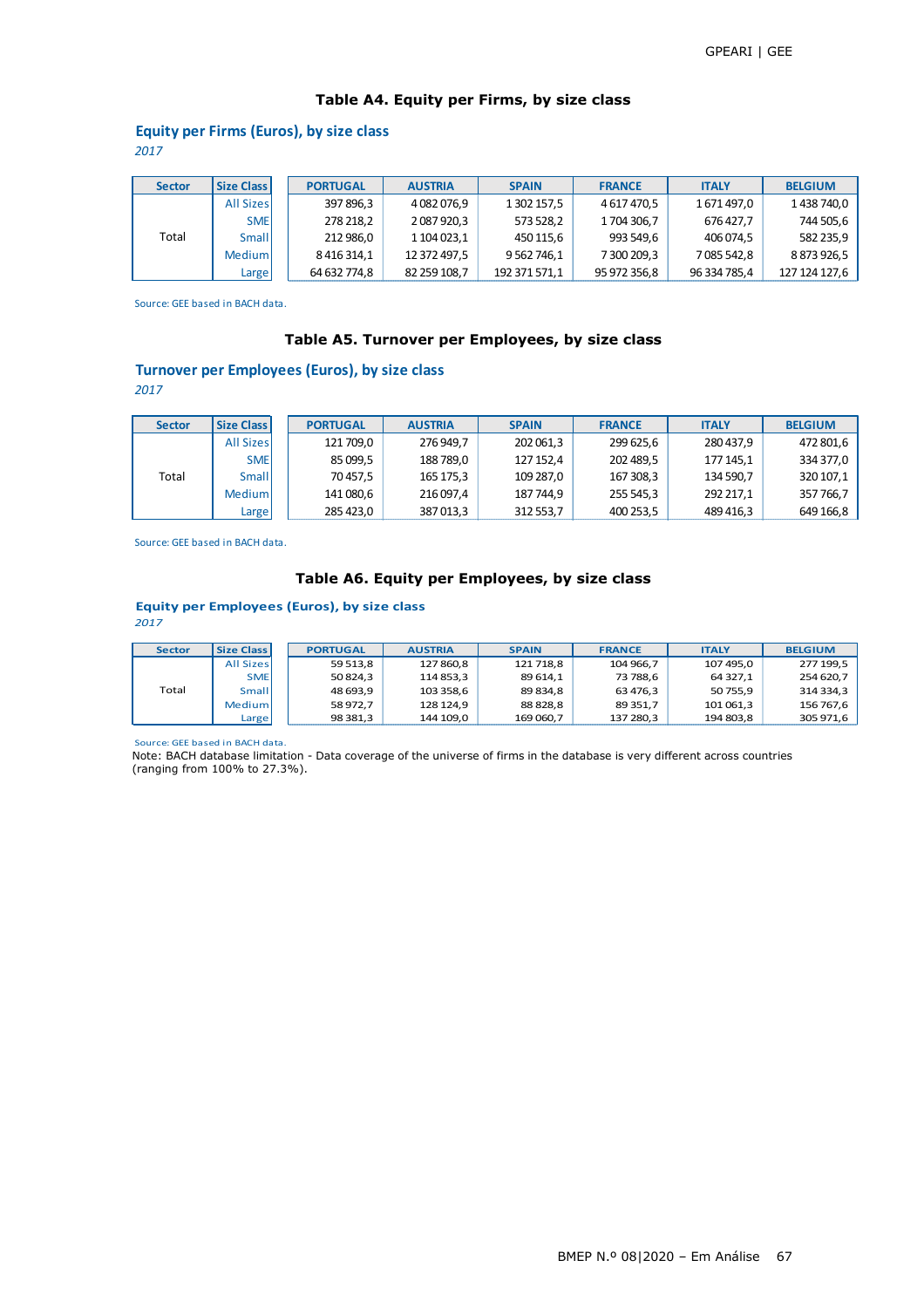|              | Financial Indicators, by company size |                |                |           |                |                |                |                |                |                |  |  |
|--------------|---------------------------------------|----------------|----------------|-----------|----------------|----------------|----------------|----------------|----------------|----------------|--|--|
|              |                                       | <b>AT</b>      | <b>BE</b>      | <b>CZ</b> | <b>DE</b>      | <b>ES</b>      | LU             | PL.            | <b>PT</b>      | <b>SK</b>      |  |  |
|              |                                       | 2017           | 2018           | 2018      | 2018           | 2018           | 2017           | 2018           | 2018           | 2018           |  |  |
| <b>TOTAL</b> | equity                                | 34             | 40             | 45        | 35             | 47             | 38             | 49             | 35             | 34             |  |  |
|              | liabilities                           | 66             | 60             | 55        | 65             | 53             | 62             | 51             | 65             | 66             |  |  |
|              | net profit/loss                       | 6              | $\overline{7}$ | 5         | 3              | 6              | 5              | 4              | $\overline{4}$ | 3              |  |  |
|              | ratio of financial pressure           | 52             | 68             | 83        | 54             | 90             | 61             | 97             | 55             | 509            |  |  |
|              | return on sales                       | 10             | 12             |           | 22             | 8              | 22             | $\overline{7}$ | 14             | $\overline{2}$ |  |  |
|              | return on equity                      | 14             | 11             | 14        | 7              | 9              | 9              | 9              | 8              | $\Omega$       |  |  |
|              | return on assets                      | 5              | 3              | 8         | 3              | $\overline{4}$ | 3              | 6              | 4              | 0              |  |  |
| small        | equity                                | 35             | 45             | 46        | 40             | 55             | 33             | 54             | 36             | 32             |  |  |
|              | liabilities                           | 65             | 55             | 54        | 60             | 45             | 67             | 46             | 64             | 68             |  |  |
|              | net profit/loss                       | $\overline{7}$ | $\overline{7}$ | 9         | $\overline{4}$ | 4              | 99             | 5              | $\overline{4}$ | 5              |  |  |
|              | ratio of financial pressure           | 53             | 82             | 84        | 65             | 121            | 49             | 118            | 57             | 287            |  |  |
|              | return on sales                       | 13             | 14             |           | 12             | 10             | 9              | $\overline{7}$ | 15             | $\overline{7}$ |  |  |
|              | return on equity                      | 12             | $\overline{7}$ | 11        | 8              | 5              | 14             | 9              | 6              | $\mathbf 0$    |  |  |
|              | return on assets                      | 5              | 4              | 7         | 5              | 3              | 4              | 6              | 2              | 0              |  |  |
| medium       | equity                                | 34             | 42             | 47        | 40             | 49             | 61             | 51             | 36             | 35             |  |  |
|              | liabilities                           | 66             | 58             | 53        | 60             | 51             | 39             | 49             | 64             | 65             |  |  |
|              | net profit/loss                       | $\overline{7}$ | $\overline{4}$ | 5         | $\overline{4}$ | 4              | $\overline{4}$ | 4              | 5              | 3              |  |  |
|              | ratio of financial pressure           | 52             | 74             | 88        | 66             | 95             | 158            | 104            | 56             | 1351           |  |  |
|              | return on sales                       | 10             | 12             |           | 12             | 8              | 11             | 6              | 15             | $\mathbf{1}$   |  |  |
|              | return on equity                      | 12             | 8              | 14        | 8              | 9              | 1              | 11             | 10             | 0              |  |  |
|              | return on assets                      | 5              | 4              | 9         | 5              | 5              | 1              | $\overline{7}$ | 5              | 0              |  |  |
| large        | equity                                | 34             | 37             | 43        | 34             | 44             | 32             | 48             | 34             | 35             |  |  |
|              | liabilities                           | 66             | 63             | 57        | 66             | 56             | 68             | 52             | 66             | 65             |  |  |
|              | net profit/loss                       | 6              | 8              | 4         | $\overline{2}$ | $\overline{7}$ | 3              | 4              | 4              | $\overline{2}$ |  |  |
|              | ratio of financial pressure           | 51             | 58             | 77        | 52             | 79             | 48             | 91             | 51             | 2299           |  |  |
|              | return on sales                       | 9              | 10             |           | 24             | 8              | 28             | $\overline{7}$ | 11             | $\overline{2}$ |  |  |
|              | return on equity                      | 15             | 16             | 17        | 7              | 12             | 11             | 9              | 12             | 0              |  |  |
|              | return on assets                      | 5              | 3              | 8         | 3              | 4              | 3              | 5              | 5              | 0              |  |  |

## **Table A7. Financial indicators by firm size**

Source: BACH, latest available data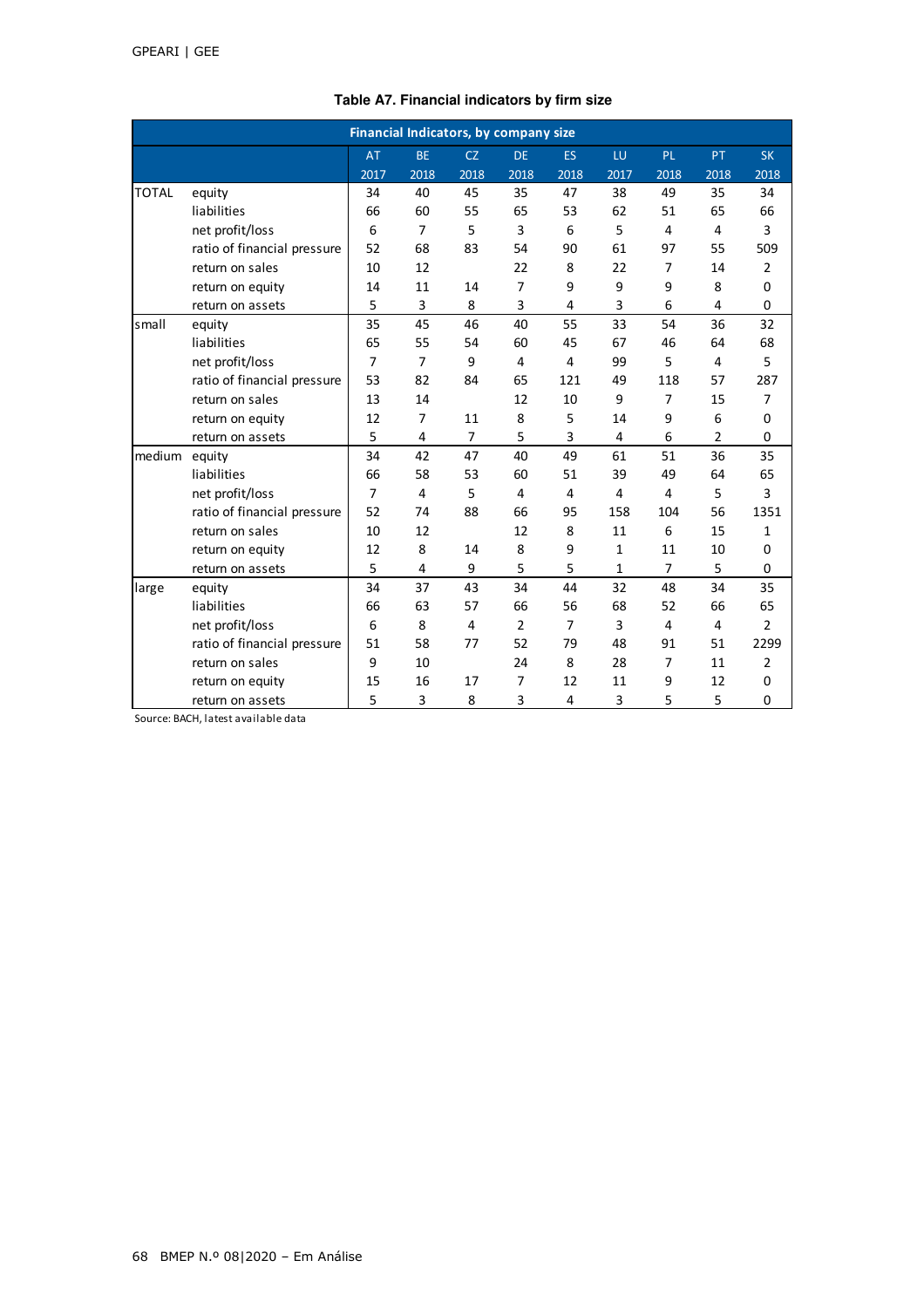| <b>Sectors</b>                       | <b>Structure of funding (% total balance sheet)</b> |                |                |                |                |                |                |                |                |                |  |
|--------------------------------------|-----------------------------------------------------|----------------|----------------|----------------|----------------|----------------|----------------|----------------|----------------|----------------|--|
|                                      |                                                     | AT             | <b>BE</b>      | <b>CZ</b>      | <b>DE</b>      | <b>ES</b>      | LU             | <b>PL</b>      | PT             | <b>SK</b>      |  |
| Manufacturing                        | Equity                                              | 40             | 49             | 55             | 33             | 45             | 62             | 53             | 42             | 39             |  |
|                                      | Debt securities                                     | 0              |                | 0              | 5              | 0              | 0              | $\mathbf{1}$   | 3              | 0              |  |
|                                      | Loans                                               | 12             | 5              | 8              | $\overline{4}$ | 11             | $\overline{2}$ | 16             | 13             | 14             |  |
|                                      | Other liabilities                                   | 19             | 32             | 13             | 32             | 21             | 29             | 8              | 23             | 20             |  |
|                                      | Trade creditors                                     | 8              | 10             | 20             | 5              | 16             | 4              | 16             | 16             | 21             |  |
| <b>Electricity and Gas</b>           | Equity                                              | 42             | 33             | 33             | 33             | 51             | 21             | 59             | 32             | 30             |  |
|                                      | Debt securities                                     | 3              |                | $\mathbf{1}$   | $\overline{2}$ | $\mathbf{1}$   | 0              | 11             | 11             | 0              |  |
|                                      | Loans                                               | 9              | $\overline{7}$ | 16             | $\overline{7}$ | 6              | 19             | 9              | 5              | 18             |  |
|                                      | Other liabilities                                   | 24             | 49             | 16             | 29             | 32             | 10             | 6              | 43             | 14             |  |
|                                      | Trade creditors                                     | 5              | 4              | 32             | 6              | 5              | 22             | 5              | 3              | 15             |  |
| Water supply and                     | Equity                                              | 39             | 26             | 58             | 39             | 53             | 50             | 57             | 36             | 47             |  |
| waste management                     | Debt securities                                     | 0              |                | $\mathbf 0$    | $\mathbf 0$    | 6              | 0              | $\overline{2}$ | $\mathbf{1}$   | 0              |  |
|                                      | Loans                                               | 21             | 15             | 5              | 33             | 14             | 4              | 11             | 18             | 12             |  |
|                                      | Other liabilities                                   | 20             | 11             | 14             | 9              | 16             | 18             | 4              | 23             | 5              |  |
|                                      | Trade creditors                                     | 8              | 4              | 19             | 3              | 4              | 9              | 3              | 4              | 6              |  |
| Construction                         | Equity                                              | 28             | 34             | 45             | 19             | 41             | 25             | 38             | 30             | 31             |  |
|                                      | Debt securities                                     | 3              |                | $\mathbf{1}$   | $\mathbf 0$    | $\mathbf{1}$   | $\mathbf{1}$   | $\overline{2}$ | $\overline{2}$ | $\overline{2}$ |  |
|                                      | Loans                                               | 14             | 16             | 6              | $\overline{7}$ | 21             | 9              | 14             | 19             | 13             |  |
|                                      | Other liabilities                                   | 32             | 29             | 17             | 13             | 23             | 24             | 12             | 34             | 20             |  |
|                                      | Trade creditors                                     | 4              | 15             | 27             | 6              | 9              | 8              | 18             | 12             | 31             |  |
| Wholesale & retail trade             | Equity                                              | 39             | 36             | 46             | 35             | 43             | 47             | 41             | 36             | 32             |  |
|                                      | Debt securities                                     | $\mathbf{1}$   |                | 0              | $\mathbf{1}$   | $\mathbf{1}$   | 6              | $\mathbf{1}$   | $\overline{2}$ | 0              |  |
|                                      | Loans                                               | 14             | 9              | 10             | 9              | 11             | 4              | 15             | 11             | 17             |  |
|                                      | Other liabilities                                   | 20             | 27             | 12             | 28             | 21             | 29             | 9              | 26             | 20             |  |
|                                      | Trade creditors                                     | 13             | 26             | 29             | 12             | 21             | 12             | 29             | 24             | 27             |  |
| <b>Transportation and storage</b>    | Equity                                              | 40             | 46             | 59             | 39             | 48             | 26             | 35             | 22             | 33             |  |
|                                      | Debt securities                                     | $\Omega$       |                | $\Omega$       | $\overline{4}$ | 4              | $\Omega$       | $\overline{2}$ | 8              | 0              |  |
|                                      | Loans                                               | 21             | 14             | 6              | 9              | 20             | 10             | 14             | 31             | 13             |  |
|                                      | Other liabilities                                   | 16             | 26             | 15             | 28             | 18             | 57             | 14             | 25             | 30             |  |
|                                      | Trade creditors                                     | 8              | 9              | 17             | 4              | 2              | 4              | 8              | 9              | 19             |  |
| <b>Accomodation and food service</b> | Equity                                              | 24             | 40             | 44             | 33             | 52             | 17             | 52             | 30             | 35             |  |
|                                      | Debt securities                                     | 0              |                | $\mathbf 0$    | 0              | $\overline{2}$ | 0              | $\overline{2}$ | $\mathbf{1}$   | 0              |  |
|                                      | Loans                                               | 50             | 18             | 25             | 11             | 19             | $\mathbf{1}$   | 30             | 20             | 30             |  |
|                                      | Other liabilities                                   | 16             | 33             | 20             | 25             | 21             | $\overline{2}$ | $\overline{7}$ | 40             | 21             |  |
|                                      | Trade creditors                                     | 4              | $\overline{7}$ | 9              | 9              | 4              | 80             | 5              | 5              | 8              |  |
| <b>Real Estate</b>                   | Equity                                              | 30             | 39             | 35             | 40             | 61             | 38             | 67             | 34             | 26             |  |
|                                      | Debt securities                                     | $\overline{2}$ |                | $1\,$          | $\mathbf{1}$   | 0              | 3              | $\overline{2}$ | $\mathbf 1$    | $\overline{2}$ |  |
|                                      | Loans                                               | 34             | 28             | 28             | 40             | 22             | 13             | 15             | 15             | 34             |  |
|                                      | Other liabilities                                   | 29             | 29             | 31             | 13             | 15             | 44             | $\overline{7}$ | 46             | 29             |  |
|                                      | Trade creditors                                     | $\mathbf{1}$   | $\mathbf{1}$   | 5              | $\mathbf{1}$   | $\mathbf{1}$   | $\mathbf{1}$   | 3              | $\overline{2}$ | 6              |  |
| Professional, Scientific and         | Equity                                              | 55             | 51             | 52             | 48             | 53             | 37             | 51             | 56             | 27             |  |
| technical Activities                 | Debt securities                                     | 4              |                | $\overline{2}$ | 5              | 3              | 12             | $\overline{2}$ | 10             | $\overline{2}$ |  |
|                                      | Loans                                               | 11             | 6              | $\overline{4}$ | 6              | $\overline{7}$ | 3              | 15             | $\overline{7}$ | 19             |  |
|                                      | Other liabilities                                   | 23             | 39             | 20             | 35             | 33             | 34             | 10             | 24             | 29             |  |
|                                      | Trade creditors                                     | $\mathbf{1}$   | 3              | 19             | 0              | $\mathbf{1}$   | 11             | 8              | $\overline{2}$ | 19             |  |

### **Table A8. Sectorial indicators**

*Source* : BACH, latest availabe data (2018, except AT and LU - 2017)